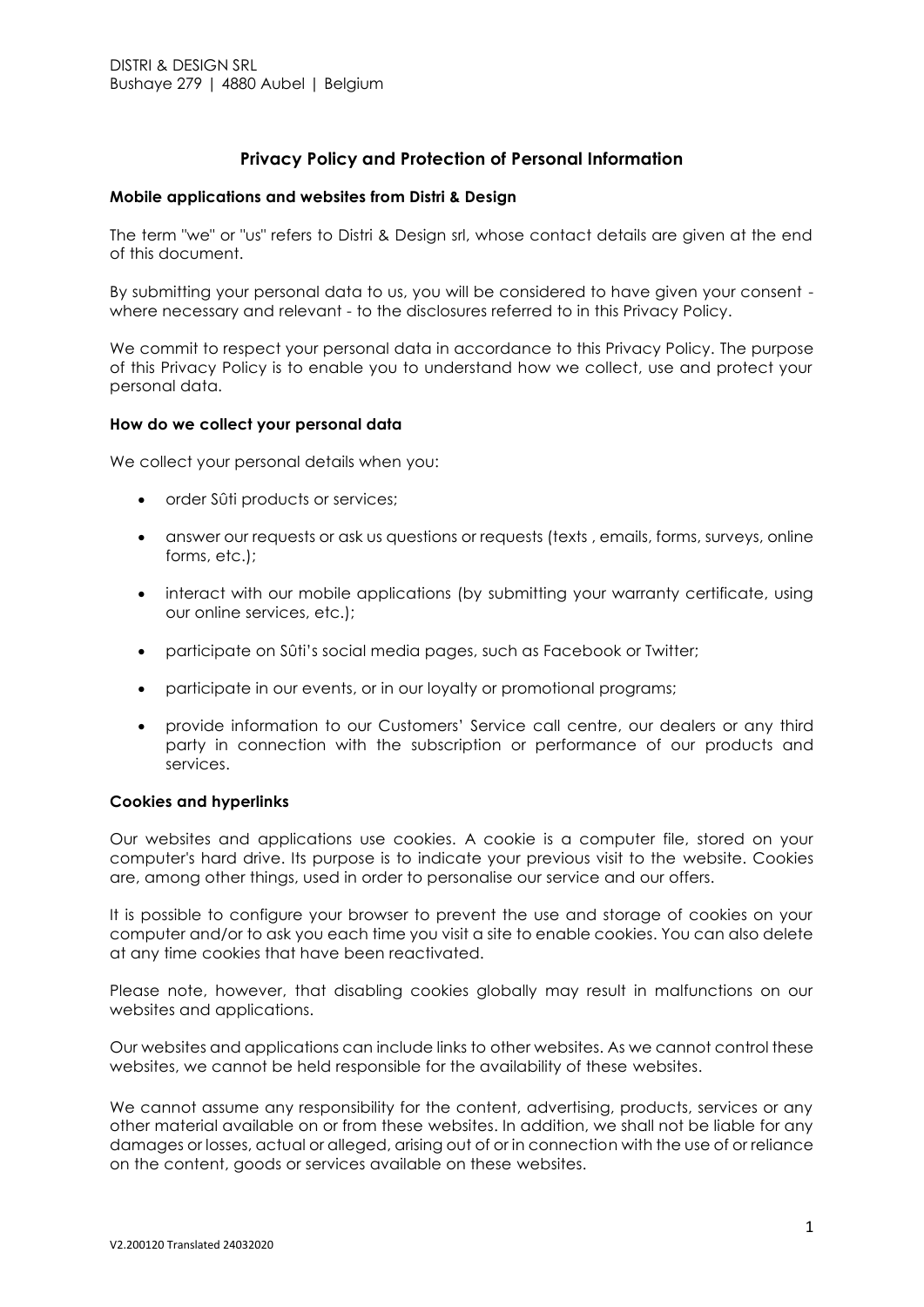#### DISTRI & DESIGN SRL Bushaye 279 | 4880 Aubel | Belgium

## **Use of your personal data**

We use your personal data to process your orders, to answer your requests, to manage invoices, to manage warranties and after-sale service, to keep track of products traceability or to strengthen or personalize communication, in particular through newsletters or emails that you expressly agree to receive. We shall not use your personal data for purposes other than those set out in this paragraph.

Unless if you have expressly given your consent, we shall never communicate nor disclose your personal data to any third party, except from:

- companies or people who carry out, either on our behalf or independently, certain services such as the processing of credit card payment or the logistics and/or the transport of products notably;
- the company or the person who would acquire our business, in whole or in part;
- judicial authorities who would require access to it.

Third parties who receive information in accordance with this document shall not use your personal data for purposes other than those we have agreed with them and which have been indicated to you. Your data and other information are kept by us and are accessible to you at any time and free of charge, upon simple request and without any justification, at the address and contact details given at the end of this document.

You have the right to demand any modification, correction or deletion of your personal data from our data base, as well as the immediate cessation of all receipt of emails and other communications from us.

We shall implement technical and organisational measures to guarantee an adequate security level in order to protect the confidentiality of your data, and we shall inform you of any personal data breach of which we are aware.

## **Data transfer**

We shall ensure that the transfer of any personal data is carried out in accordance with applicable laws and regulations.

However, every user of our mobile applications declare that they accept the characteristics and limitations of the Internet, of which they acknowledge having a perfect knowledge of the nature, and notably its non-secure nature. It is therefore the responsibility of each user to take all appropriate measures to protect their own data and/or software against the risks of intrusion or contamination by viruses, and to make the necessary backups.

## **Retention of your personal data**

We may retain certain personal data for a period of time necessary for the proper management of your file as a prospect or customer.

## **Security of your personal data**

Your personal information is important to us and we shall therefore ensure an adequate level of protection. For example, only authorized employees and collaborators shall have access to the information for the sole purpose of developing and improving our services and products.